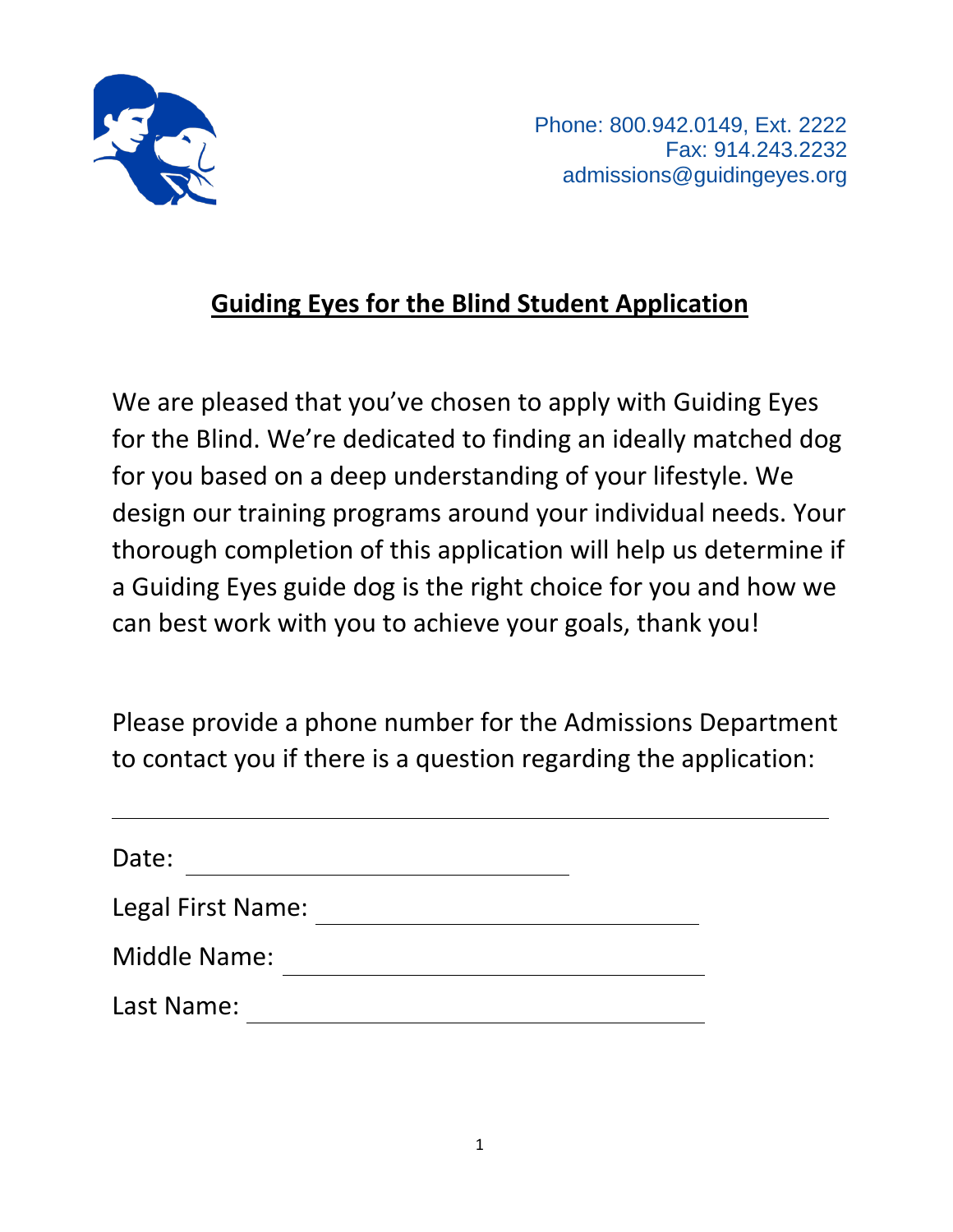## **Non-Discrimination and Privacy Statement**

Guiding Eyes for the Blind, Inc. does not discriminate against any applicant for admission to our guide dog programs based on race, religion, color, national origin, ancestry, age, marital status, gender or any other factor prohibited under local, state, or federal laws. Providing race and/or ethnicity information is optional and used for statistical purposes only. As part of the application process, Guiding Eyes for the Blind, Inc. may conduct reference and criminal background checks on all applicants. Contact the Admissions Department if you would like to provide us with background information that will assist in these areas. Any information collected during the application process will be kept confidential.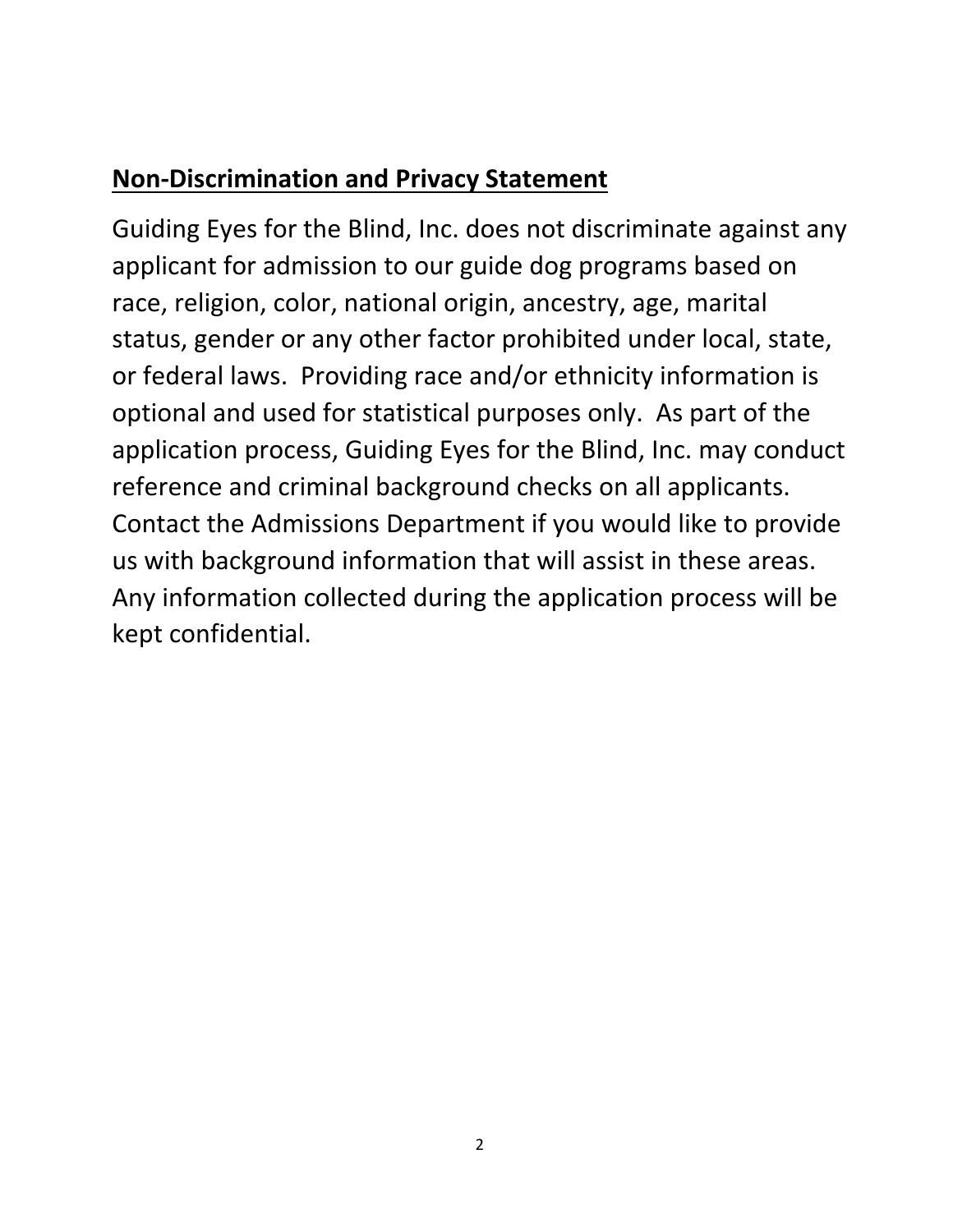Please sign the Release of Information as outlined below. This form is required by Other Guide Dog Schools (if attended) and Orientation and Mobility Instructors before they can release reference information pertaining to your history.

## **Release of Information**

I,  $\frac{1}{2}$  , do consent and authorize you to honor Guiding Eyes for the Blind's request for any professional service information which you may have that is based upon your knowledge of me.

This information is necessary to support my application for training with a guide dog, it will enable Guiding Eyes for the Blind to better understand my situation and evaluate my eligibility for its services.

| Date: |  |
|-------|--|
|       |  |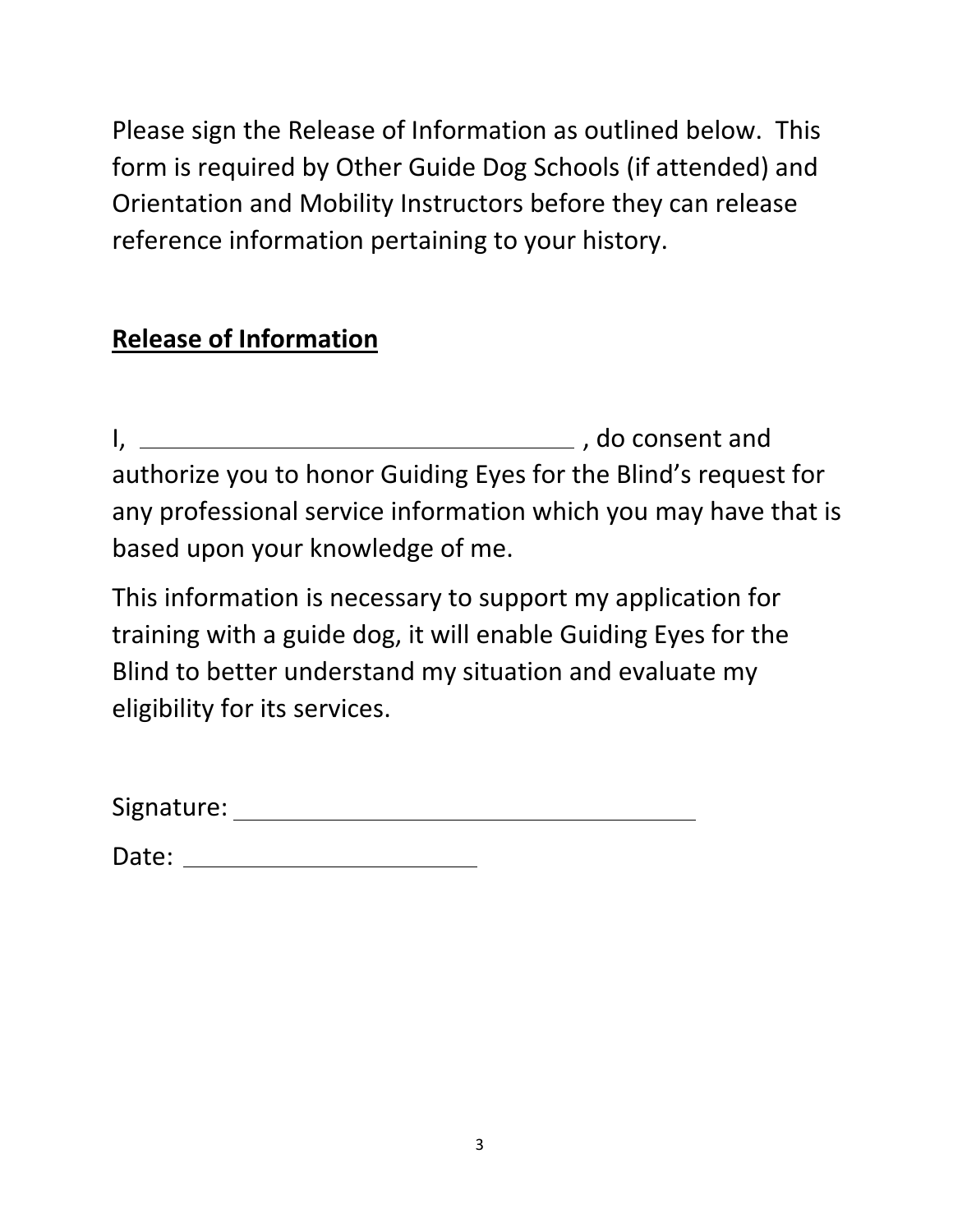# **Contact Information**

| Home Address:                                                                         |
|---------------------------------------------------------------------------------------|
|                                                                                       |
|                                                                                       |
|                                                                                       |
| How long have you lived at your current residence?                                    |
| Do you plan on moving within the next 2 years? If yes, please<br>describe your plans. |
|                                                                                       |
|                                                                                       |
|                                                                                       |
|                                                                                       |
|                                                                                       |
|                                                                                       |
|                                                                                       |
| Emergency Contact, please provide name, relationship and<br>preferred phone number:   |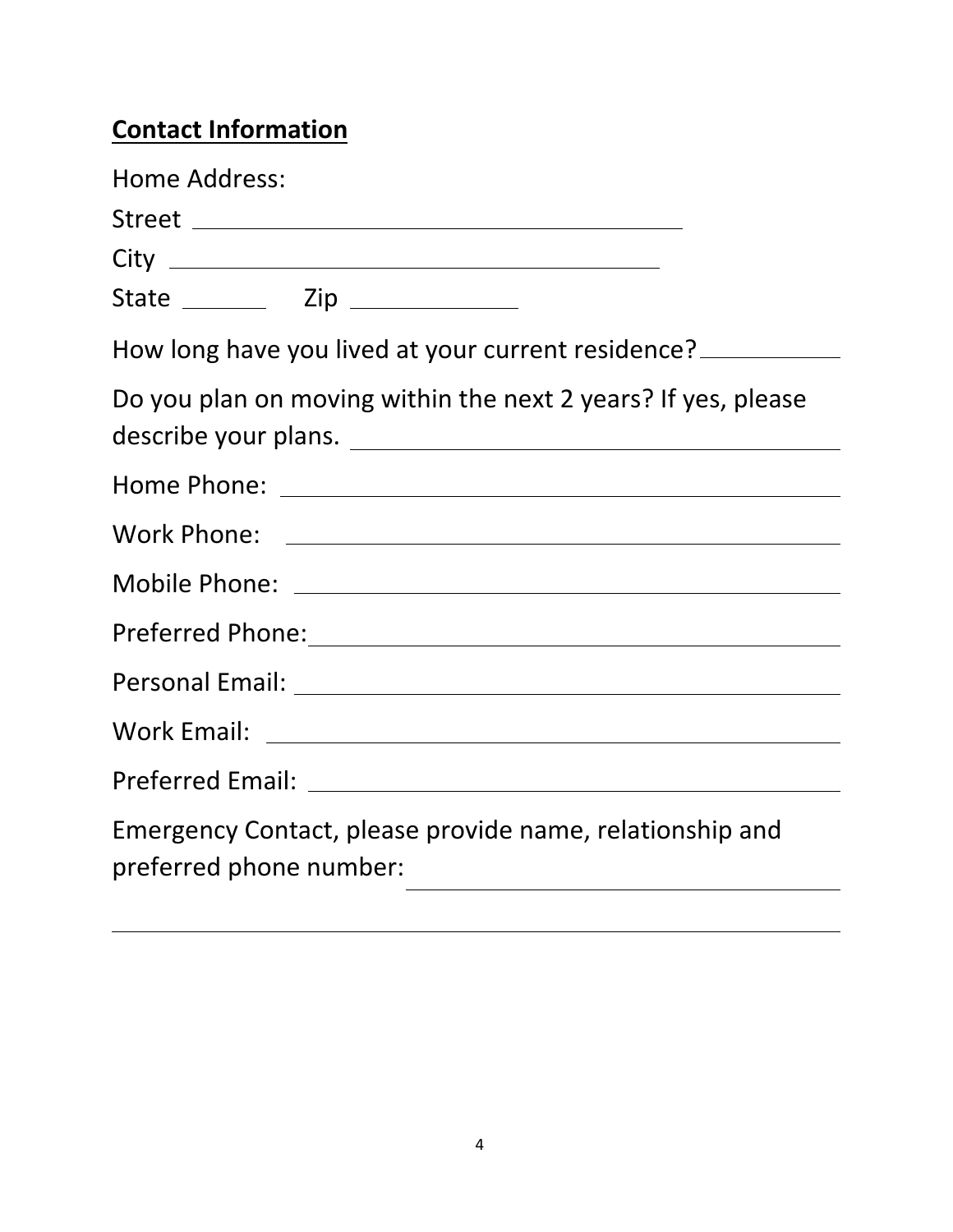Tell us about yourself:

Who/What influenced you most in deciding to apply to GEB?

Preferred communication type 1 – Email, Large Print, Braille, Print:

Preferred communication type 2 – Email, Large Print, Braille, Print:

#### **Personal Information**

Have you ever changed your name? List prior name(s):

Nickname:

| <b>Birth Date:</b> |  |
|--------------------|--|
|                    |  |

| US Citizen Y/N: |  |
|-----------------|--|
|-----------------|--|

Marital Status: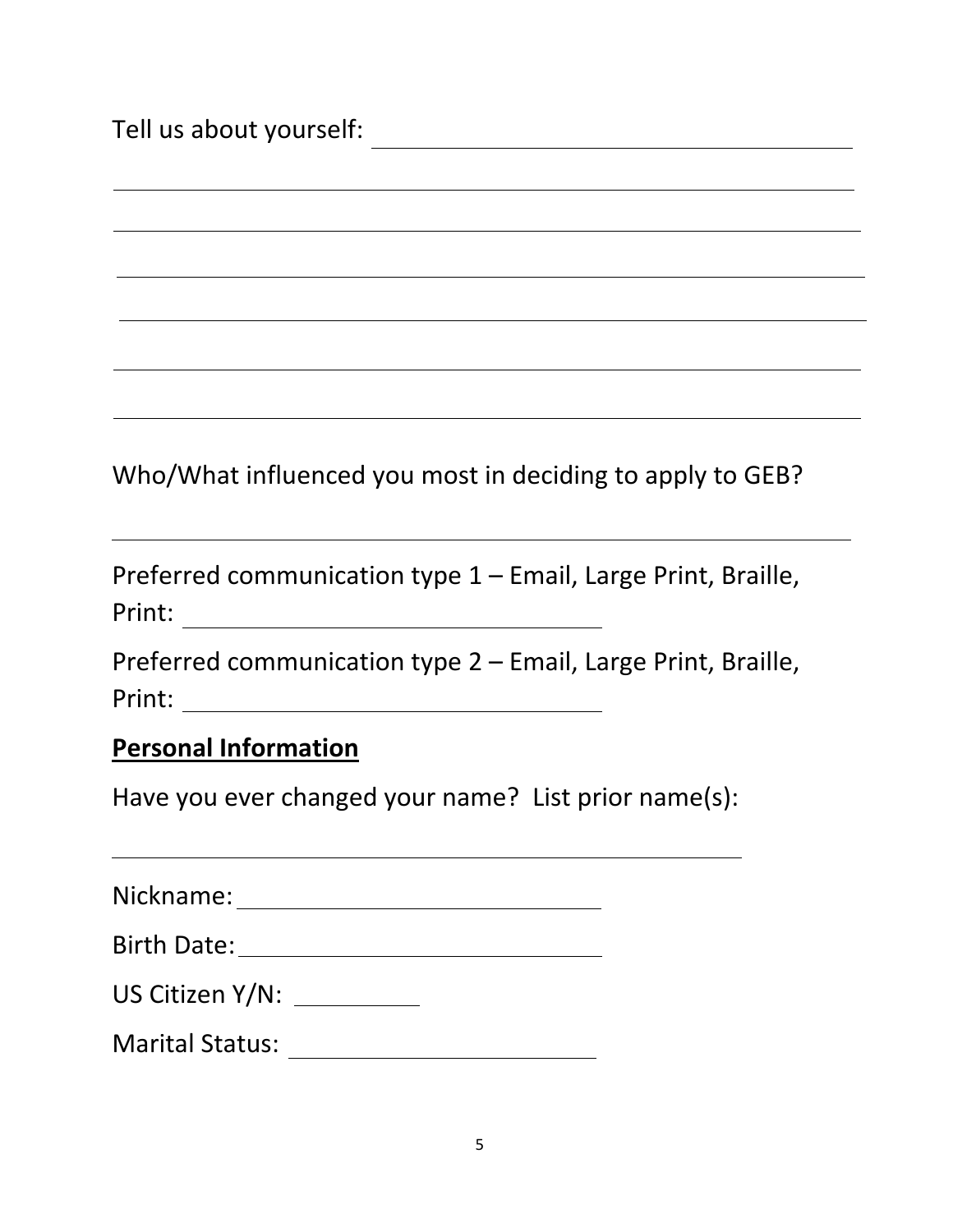Optional Question Used for Statistical Purposes:

What is your race? Please indicate American Indian or Alaska Native, Asian, Black or African American, Native Hawaiian or Other Pacific Islander, White, or Decline to State:

Are you Hispanic or Latino or Decline to State:

Are you a veteran? \_\_\_\_\_\_\_\_\_\_\_

If yes, what military branch and how many years served?

Employment Status:

If employed, please describe your occupation.

Do you feel that your employer would support you having a guide dog?<br>guide dog?

| What is the highest level of education you have achieved? (High |
|-----------------------------------------------------------------|
| School, Undergraduate Degree, Graduate Degree, Advanced         |
| Degree)?                                                        |

Please describe the areas/fields of study as it relates to your education?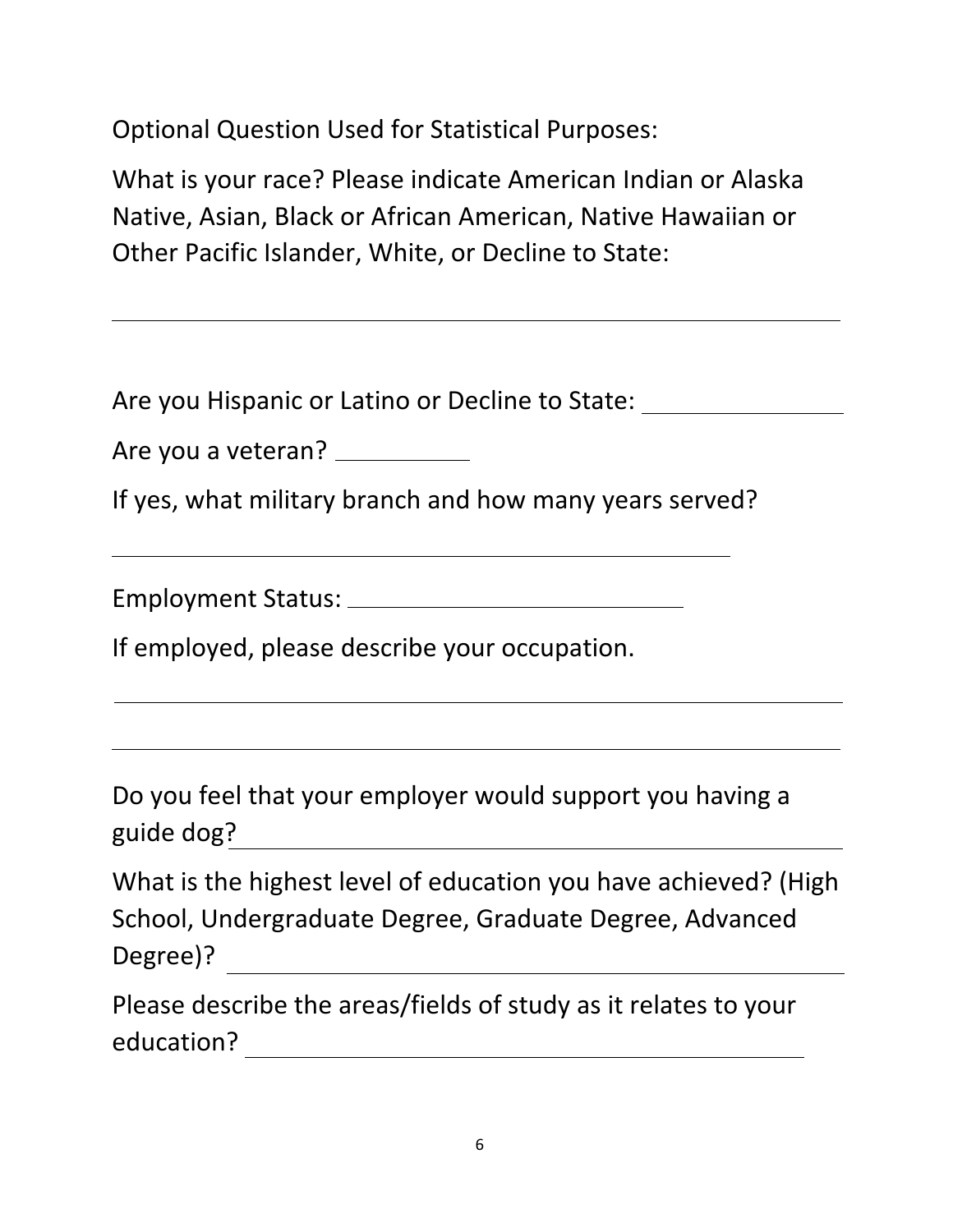Do you have any future education plans? If so, please describe.

Please describe any volunteer work and/or clubs or organizations that you are actively involved with. Medical Insurance Company: Medical Policy Number: Cause of Blindness: Year of Onset: Do you have any residual vision? Y/N If yes, please describe. Do you have any pets in your household? The Use of yes, please list age and type of each pet and include if cats and dogs are vaccinated and spayed or neutered. Are any of the animals in your household aggressive towards other animals or people? Are they house broken and well

behaved?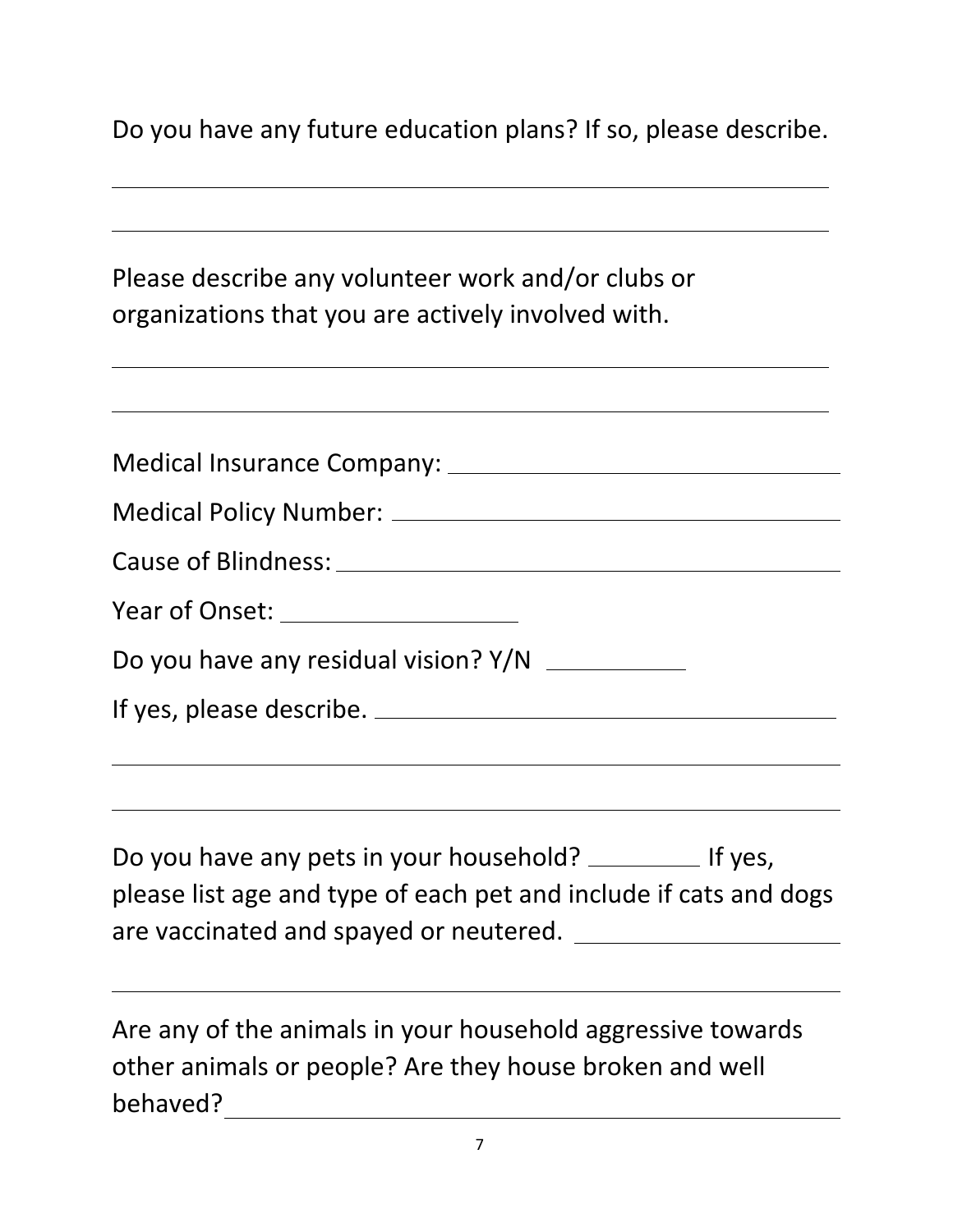If you don't live alone, who do you share your home with? Do they support you in your goal of getting a guide dog? Is there anyone in your life that you are concerned will not be supportive?

#### **References**

| Have you received Orientation and Mobility Instruction (white |
|---------------------------------------------------------------|
| cane training) including both indoor and outdoor with street  |
| crossings?                                                    |

Please provide us with the following information about your Orientation and Mobility training:

| Instructor Email Address: National American Services and Services and Services and Services and Services and S |
|----------------------------------------------------------------------------------------------------------------|
|                                                                                                                |
|                                                                                                                |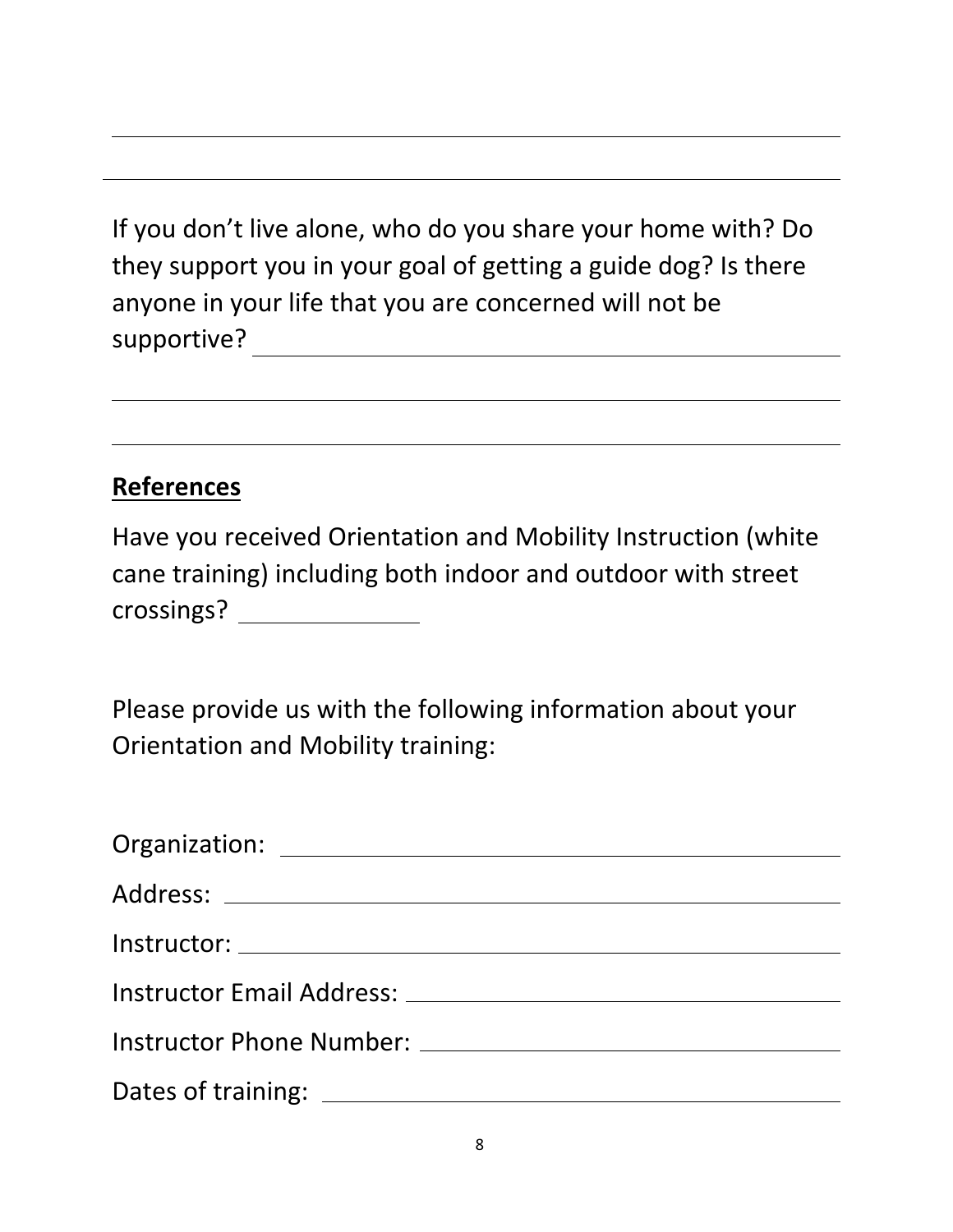Please provide us with the names and contact information for two personal references that aren't related to you.

| Reference 1          |  |
|----------------------|--|
|                      |  |
|                      |  |
|                      |  |
|                      |  |
| Reference 2          |  |
|                      |  |
|                      |  |
|                      |  |
| <b>Phone Number:</b> |  |

Have you ever applied for or received a guide dog from Guiding Eyes for the Blind? If yes, please describe your history.

| Have you ever applied to or received a guide dog from another |
|---------------------------------------------------------------|
| Guide Dog School?                                             |
|                                                               |

If yes, please provide us with the school name.

Name of School 1: Name of School 1:

Did you graduate? If yes, please describe your history.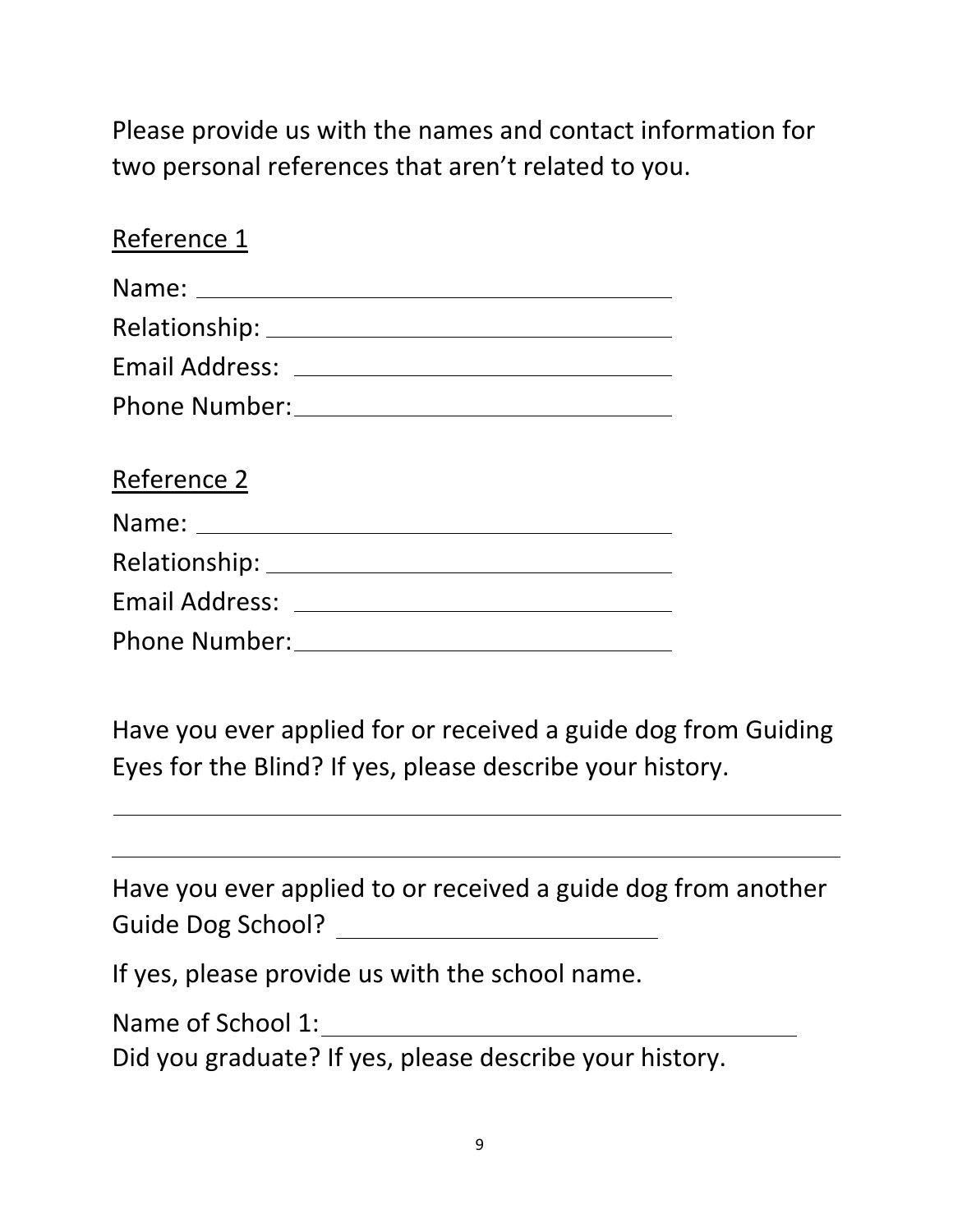Name of School 2: Did you graduate? If yes, please describe your history.

Name of School 3: Did you graduate? If yes, please describe your history.

# **Current Travel in Home Area**

Please provide us with descriptions of up to three routes you travel most frequently.

Route 1

Description (for example: Grocery store, Leisure, Community Activities, School, Work, etc):

Do you use assistance or a companion to travel this route?

How often do you travel this route per week?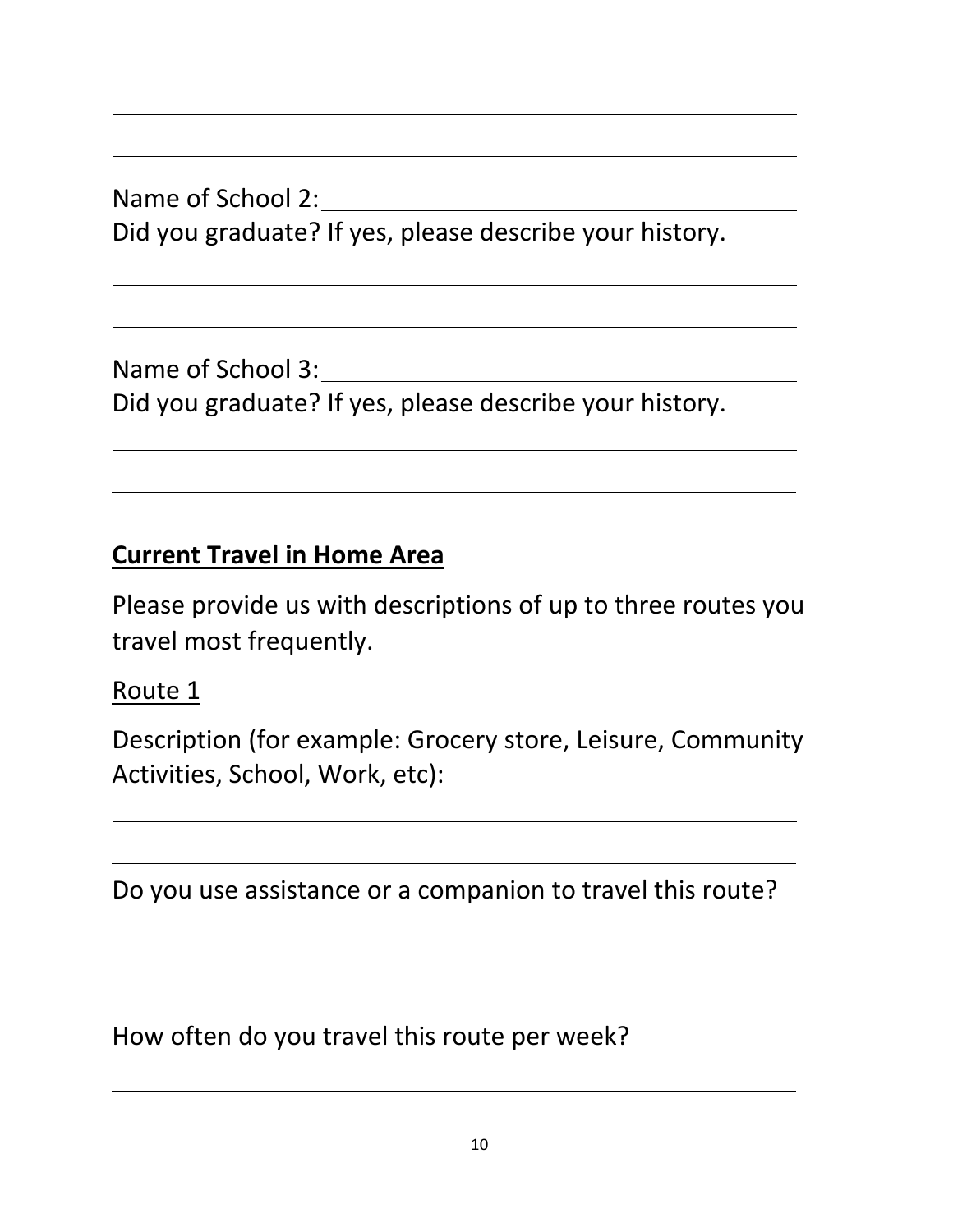Describe the travel route: (sidewalks? Stop sign or Lighted intersections, rural, college campus, residential, town, city etc.) Transportation Used during this route (walk, auto, bus, train etc.…)

Route 2

Description (for example: Grocery store, Leisure, Community Activities, School, Work, etc):

Do you use assistance or a companion to travel this route?

How often do you travel this route per week?

Describe the travel route: (sidewalks? Stop sign or Lighted intersections, rural, college campus, residential, town, city etc.) Transportation Used during this route (walk, auto, bus, train etc.…)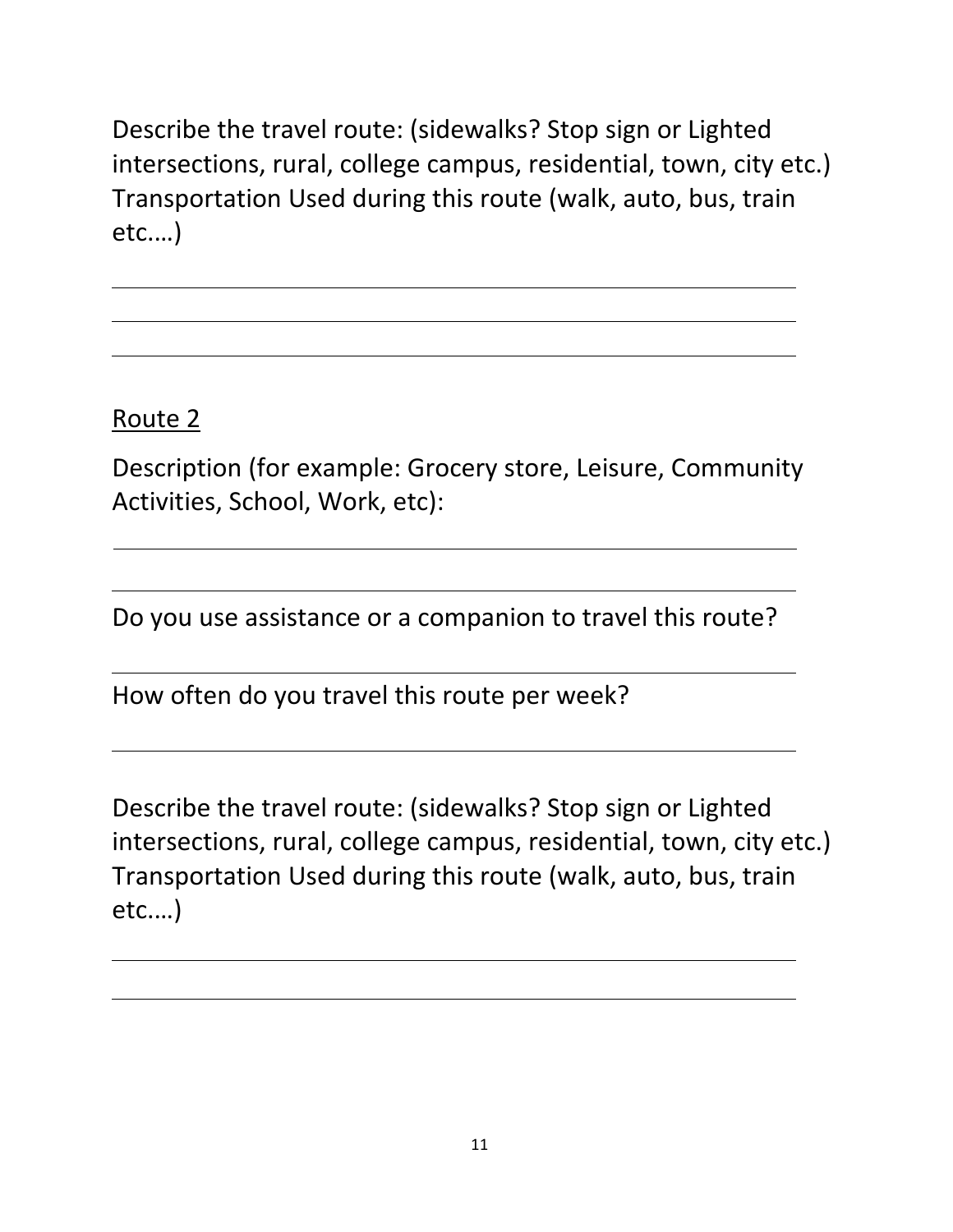### Route 3

Description (for example: Grocery store, Leisure, Community Activities, School, Work, etc):

Do you use assistance or a companion to travel this route?

How often do you travel this route per week?

Describe the travel route: (sidewalks? Stop sign or Lighted intersections, rural, college campus, residential, town, city etc.) Transportation Used during this route (walk, auto, bus, train etc.…)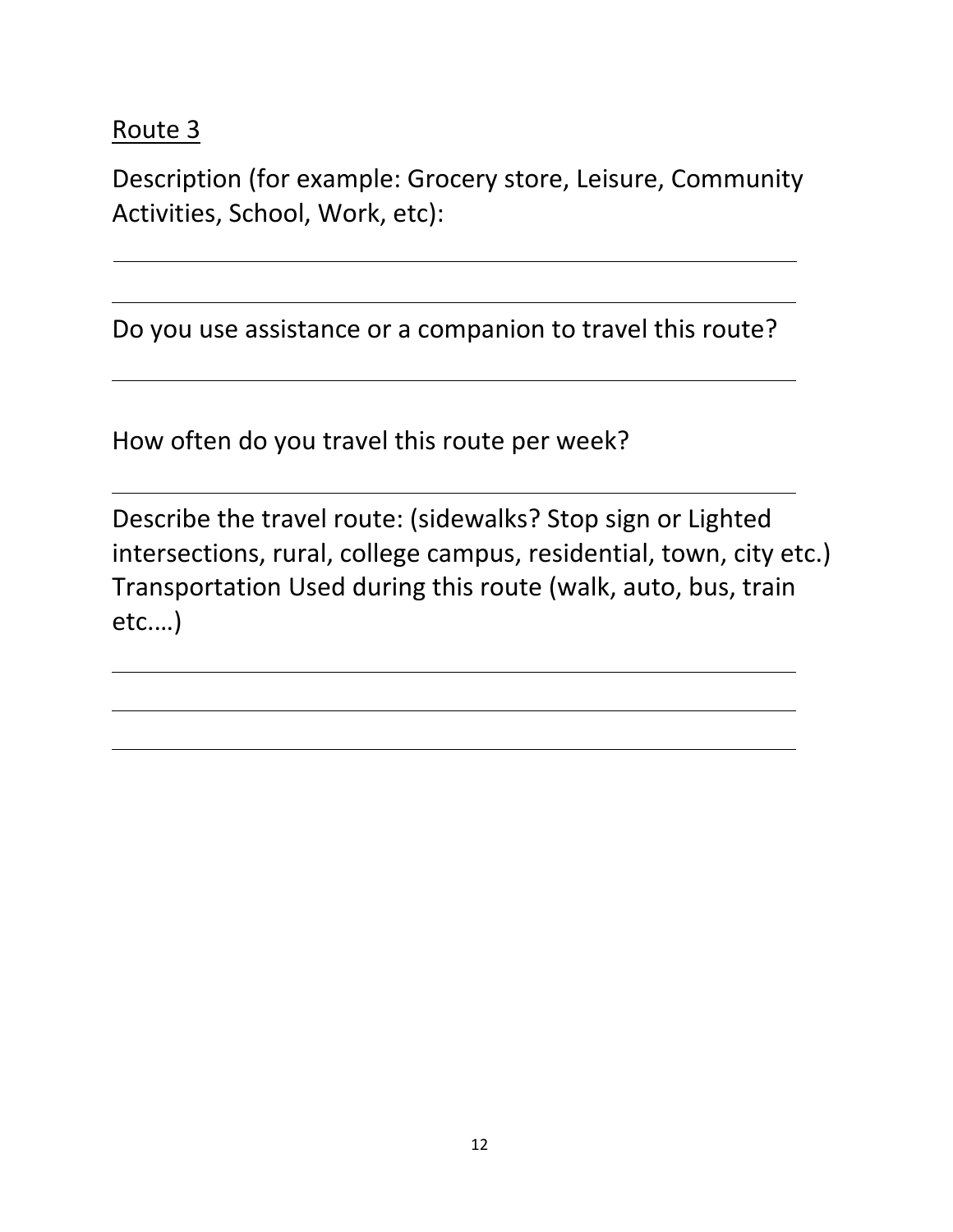## **Programs Offered**

Residential Program: Three week program held at our training center in Yorktown Heights, NY. Students have their own room and bath, equipped with a TV and refrigerator. Training begins on our campus and progresses to nearby towns and cities. Eventually, students train in custom locations which can include New York City to individually prepare them for their home environment.

Home Training Program: In order to qualify for Home Training, you must demonstrate a reason why you cannot attend our Residential Program. For example: Child Care, Work Obligations, Caring for an Elderly Parent, etc. Our Home Training program may be an option for both first-time and repeat guide dog users. Training will be conducted in your home environment for 10-15 days depending on your experience working with a Guide Dog.

Special Needs Program: Students can be served through the Residential or Home Training Programs. Special Needs instructors design training programs suited to accommodate each student's individual needs. These instructors are also trained in tactile American Sign Language to communicate with those who are DeafBlind.

ACTION Program – for experienced Guide Dog users: If a student is already a guide dog user, he or she can consider the ACTION Program. ACTION students train for ten days at Guiding Eyes, and then return home for several days of training with a Guiding Eyes instructor.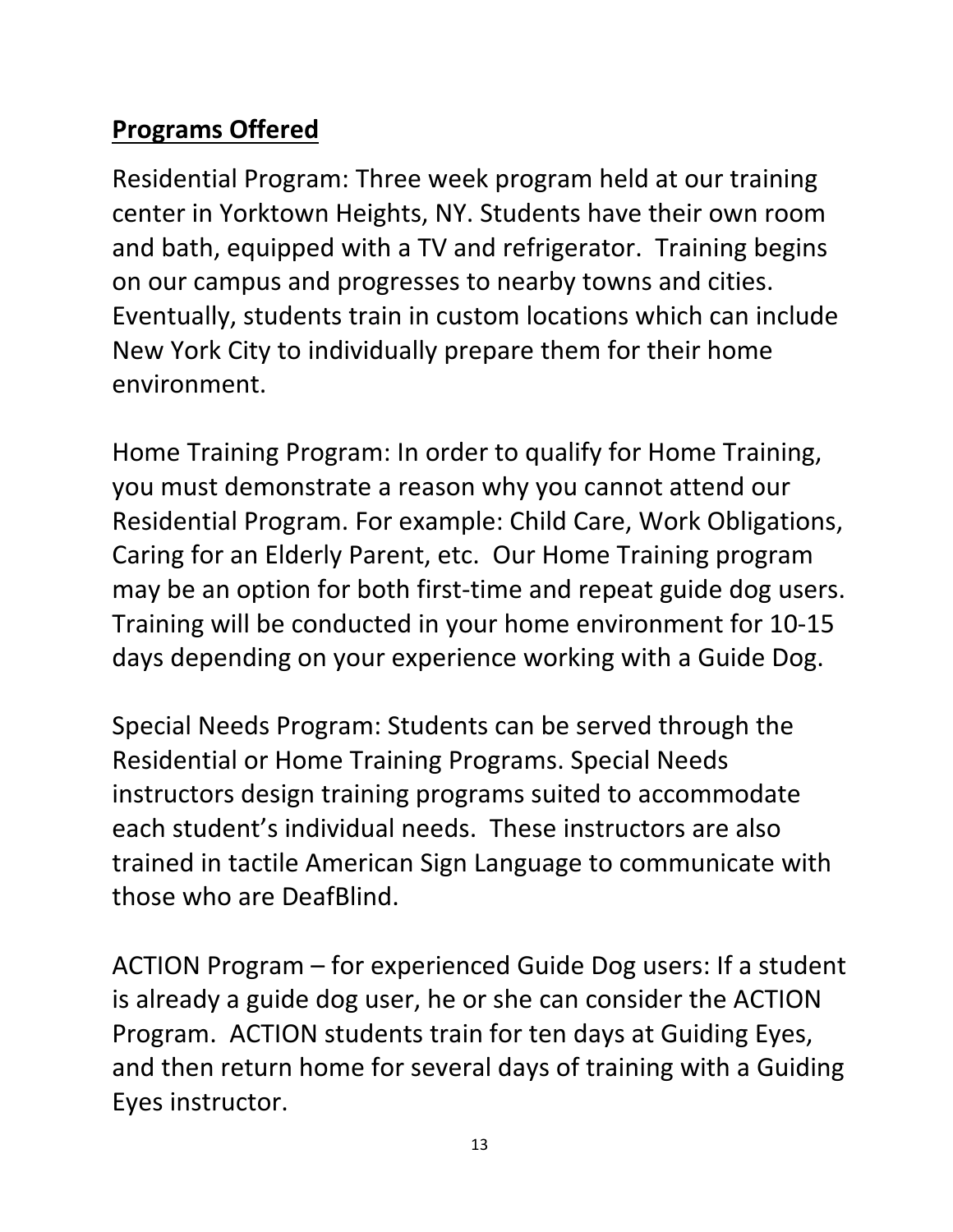Running Guide Program: Designed for active individuals who would like to be able to use their guide dog for exercise runs in their home environment. This training is an add on to our other programs. In order to qualify for this program, you need to complete basic guide dog training through one of our other programs. In addition, you must have access to a safe and straight forward route that you are in the habit of using on a regular basis.

Based on the various programs listed above, please let us know which would be your preference?

What would your secondary preference be?

Do you currently run for exercise? If so, are you interested in learning more about the Running Guide Program?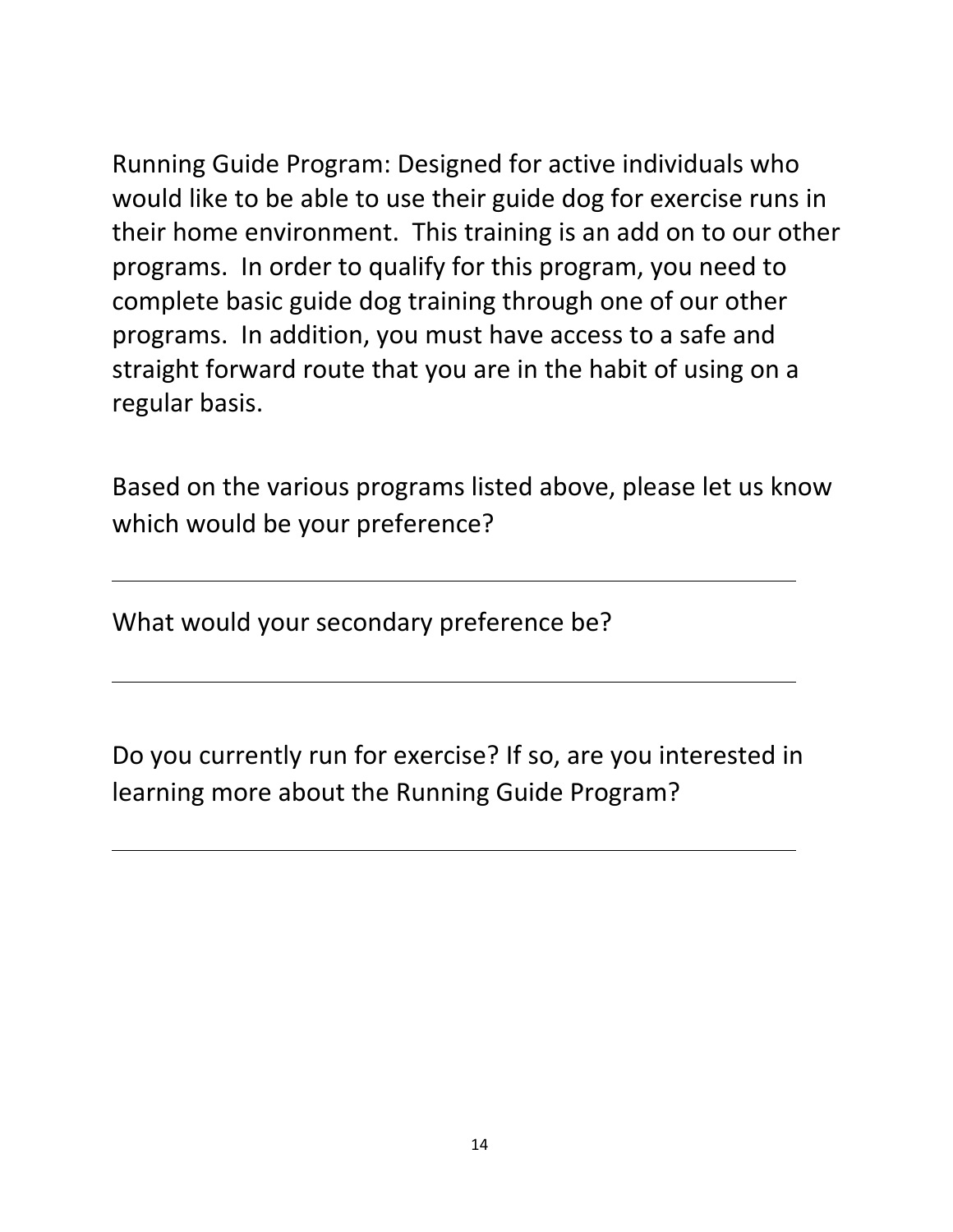## **Additional Questions:**

• Please describe how a guide dog would impact your life:

• Do you have any concerns about working with a guide dog?

• Do you need assistance with daily activities within your home (for example, dressing, bathing, reaching up or bending)? If you have an aide, please explain in what ways the aide assists you and how often he/she is with you.

• Do you participate in any support groups, services or meetings at home that you would like to have access to while training at Guiding Eyes for the Blind. If so, please explain.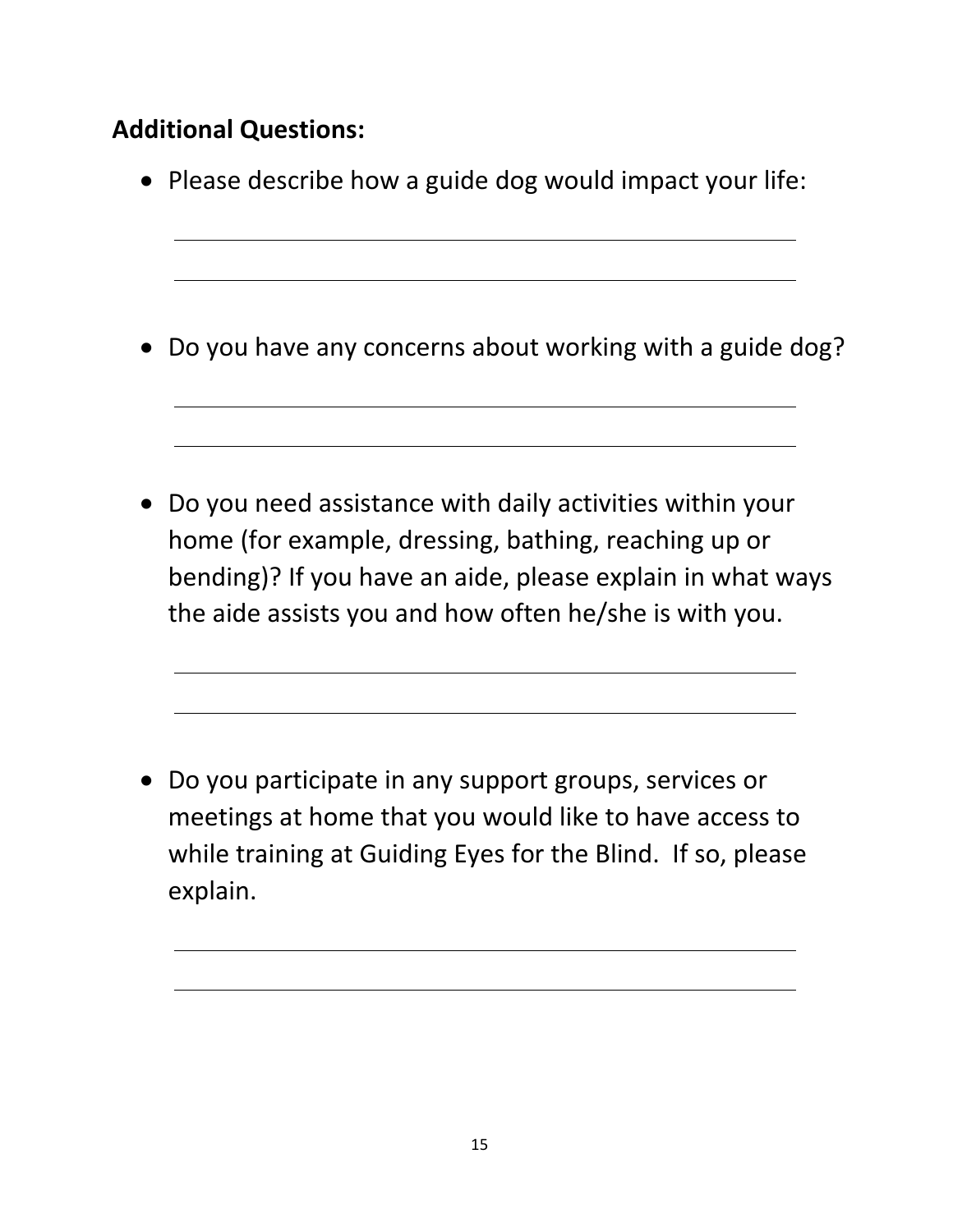• Please list any support or other orthopedic devices you may use when navigating/traveling outside of your home excluding white canes. For example, Support Canes, Braces, Walkers, Wheelchairs, Electric Scooter, etc. (Please note, Guiding Eyes for the Blind does not train our guide dogs to guide individuals in wheelchairs, walkers or scooters at this time).

#### **Health Questions**

- Please list all health conditions.
- Do you experience pain, discomfort or shortness of breath while walking or during regular daily activities?
- Do you regularly see a professional for mental health issues?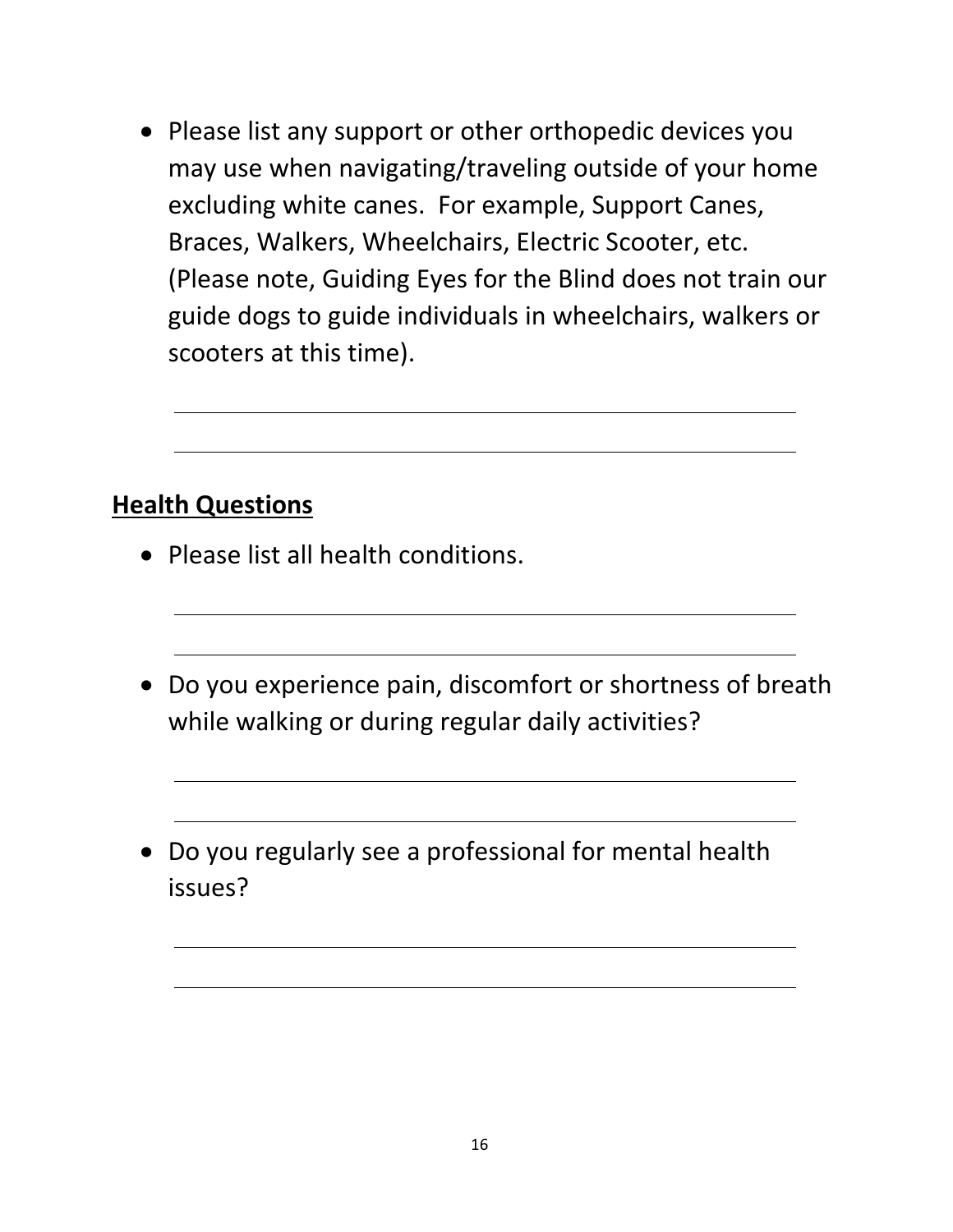• List all medications you take (dosages and times prescribed).

- Do you require assistance managing and taking your medications? If so, please explain.
- What diet has your doctor recommended for you? (for example: Diabetic, American Heart Association, low Carbohydrate, etc.)?
- If you follow a particular diet on your own, please describe.
- What allergies do you have (food, environment, pet, etc.)?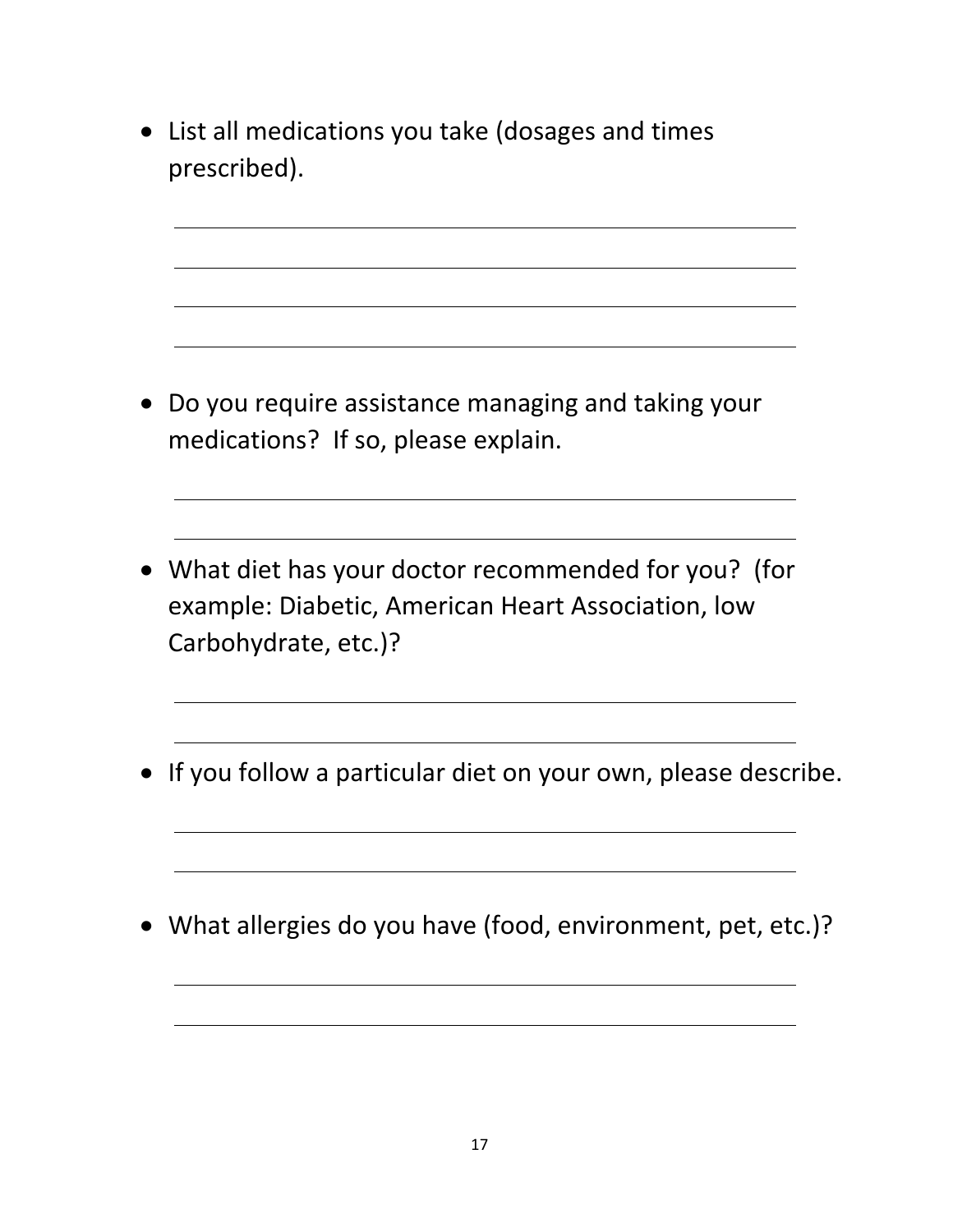• Have you been hospitalized for medical reasons in the past five years? If yes, please explain the circumstances of your hospitalization.

• Have you been hospitalized for mental health reasons in the past five years? If yes, please explain the circumstances of your hospitalization.

There is no cost to our training program. Graduates can expect to pay \$80-\$100 per month in dog food costs. We provide a stipend to every graduate of \$200 to \$300 per calendar year to cover basic veterinary care for their working guide dog (this does not apply to retired guide dogs). Graduates are responsible for veterinary costs that exceed this stipend. Keep in mind that, like people, most dogs require more veterinary care as they age.

In addition to this application, you will be required to complete a medical form and vision form. The vision form is only required for first time applicants. Returning graduates will not need to complete the vision form a second time. The medical form is valid for one year.